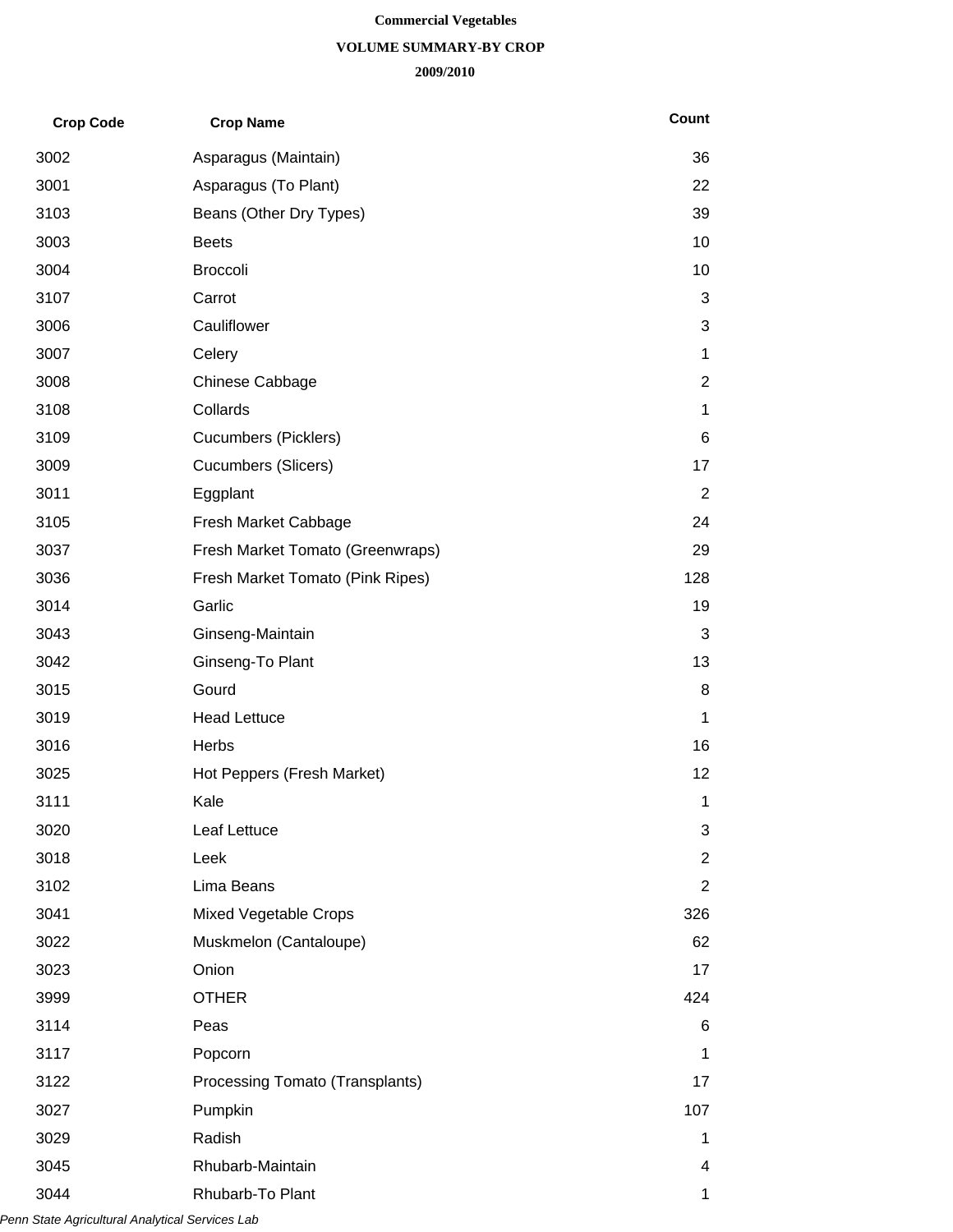#### **Commercial Vegetables**

#### **VOLUME SUMMARY-BY CROP**

#### **2009/2010**

| <b>Crop Code</b> | <b>Crop Name</b>                  | Count          |
|------------------|-----------------------------------|----------------|
| 3104             | Snap Beans                        | 44             |
| 3118             | Spinach                           | 1              |
| 3119             | Squash, Winter-Processing         | $\overline{2}$ |
| 3032             | Summer Squash                     | 4              |
| 3034             | Sweet Corn (Fresh Market)         | 271            |
| 3120             | Sweet Corn (Processing)           | 4              |
| 3035             | <b>Sweet Potato</b>               | 3              |
| 3026             | <b>Sweet-Fresh Market Peppers</b> | 29             |
| 3038             | <b>Turnip Roots</b>               | 11             |
| 3040             | Watermelon                        | 12             |
| 3033             | Winter Squash (Fresh Market)      | 56             |
|                  | <b>TOTAL:</b>                     | 1,816          |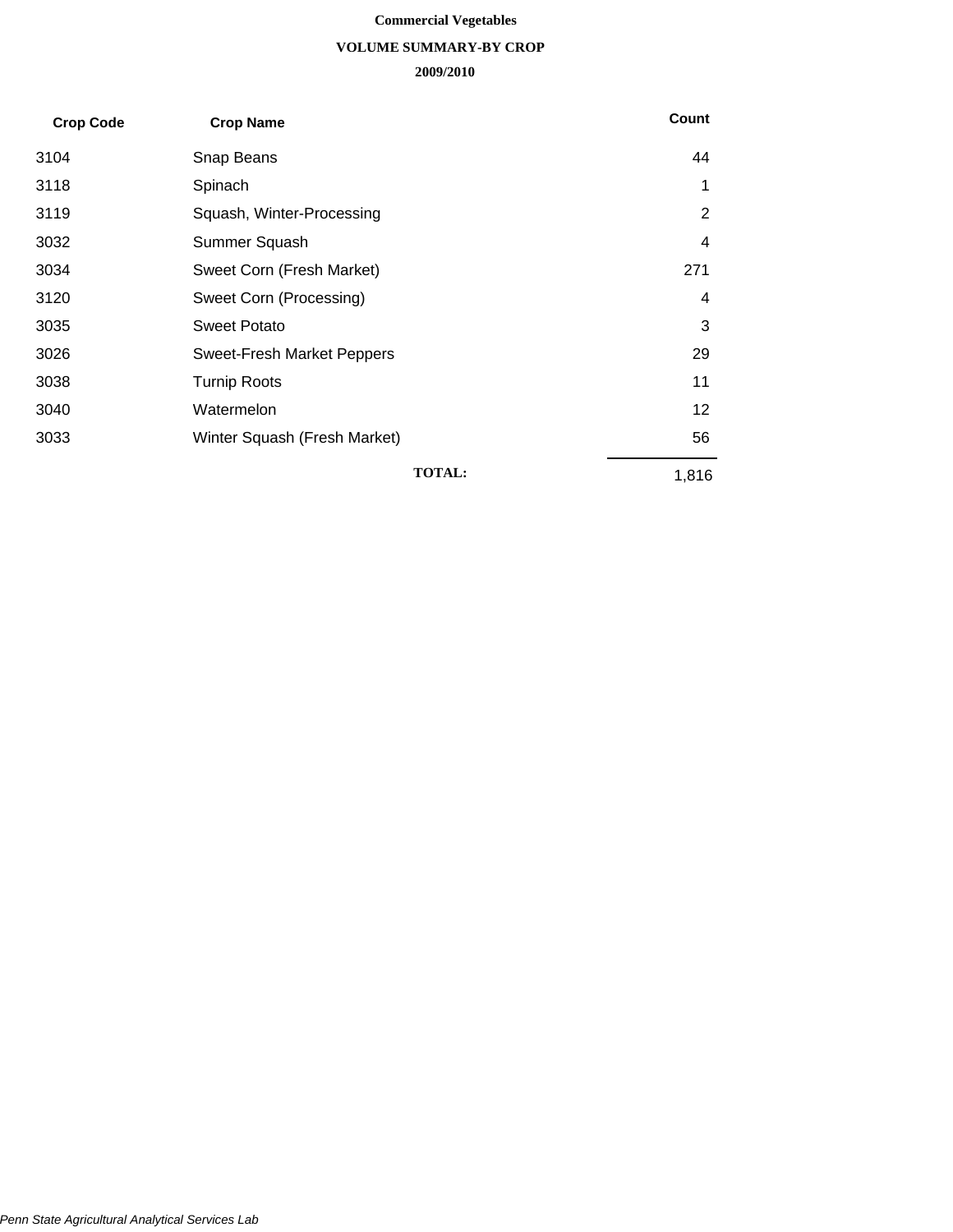| County           | <b>Total Samples</b> | Crop                              | # of Samples            |
|------------------|----------------------|-----------------------------------|-------------------------|
| <b>ADAMS</b>     | 15                   |                                   |                         |
|                  |                      | Asparagus (Maintain)              | 3                       |
|                  |                      | Asparagus (To Plant)              | 1                       |
|                  |                      | <b>Broccoli</b>                   | $\mathbf{1}$            |
|                  |                      | Fresh Market Tomato (Pink Ripes)  | $\overline{2}$          |
|                  |                      | Mixed Vegetable Crops             | $\sqrt{5}$              |
|                  |                      | Sweet Corn (Fresh Market)         | $\sqrt{3}$              |
| <b>ALLEGHENY</b> | 68                   |                                   |                         |
|                  |                      | Asparagus (Maintain)              | 1                       |
|                  |                      | <b>Beets</b>                      | 1                       |
|                  |                      | Cauliflower                       | $\overline{c}$          |
|                  |                      | Collards                          | $\mathbf{1}$            |
|                  |                      | <b>Cucumbers (Slicers)</b>        | $\overline{2}$          |
|                  |                      | Fresh Market Cabbage              | 1                       |
|                  |                      | Fresh Market Tomato (Greenwraps)  | $\mathbf{1}$            |
|                  |                      | Fresh Market Tomato (Pink Ripes)  | 6                       |
|                  |                      | Garlic                            | $\overline{2}$          |
|                  |                      | Ginseng-Maintain                  | $\mathbf{1}$            |
|                  |                      | Herbs                             | $\sqrt{3}$              |
|                  |                      | Mixed Vegetable Crops             | 5                       |
|                  |                      | Muskmelon (Cantaloupe)            | 1                       |
|                  |                      | <b>OTHER</b>                      | 3                       |
|                  |                      | Processing Tomato (Transplants)   | $\overline{2}$          |
|                  |                      | Pumpkin                           | 8                       |
|                  |                      | Snap Beans                        | $\overline{\mathbf{4}}$ |
|                  |                      | Squash, Winter-Processing         | 1                       |
|                  |                      | Sweet Corn (Fresh Market)         | 20                      |
|                  |                      | <b>Sweet-Fresh Market Peppers</b> | 1                       |
|                  |                      | Watermelon                        | 1                       |
|                  |                      | Winter Squash (Fresh Market)      | 1                       |
| <b>ARMSTRONG</b> | 9                    |                                   |                         |
|                  |                      | Ginseng-To Plant                  | 5                       |
|                  |                      | Mixed Vegetable Crops             | 1                       |
|                  |                      | Processing Tomato (Transplants)   | $\mathbf 1$             |
|                  |                      | Sweet Corn (Fresh Market)         | $\overline{c}$          |
| <b>BEAVER</b>    | 6                    |                                   |                         |
|                  |                      | Fresh Market Tomato (Pink Ripes)  | 1                       |
|                  |                      | Mixed Vegetable Crops             | 3                       |
|                  |                      | Pumpkin                           | 1                       |
|                  |                      | <b>Sweet-Fresh Market Peppers</b> | 1                       |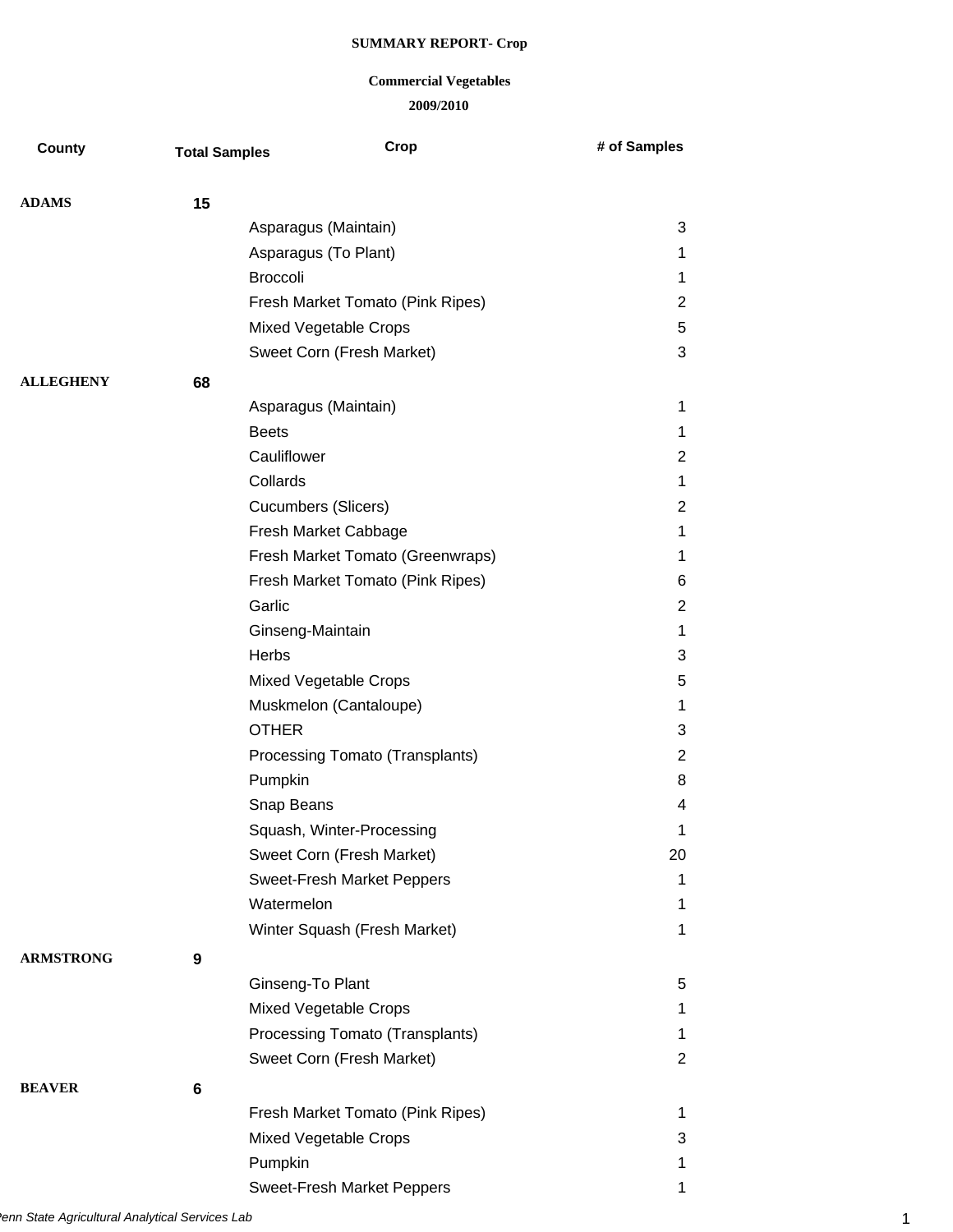## **2009/2010 Commercial Vegetables**

| County          | <b>Total Samples</b> | Crop                              | # of Samples   |
|-----------------|----------------------|-----------------------------------|----------------|
|                 |                      |                                   |                |
| <b>BEDFORD</b>  | 11                   |                                   |                |
|                 |                      | <b>Broccoli</b>                   | $\mathbf 1$    |
|                 |                      | Mixed Vegetable Crops             | 3              |
|                 |                      | Muskmelon (Cantaloupe)            | 1              |
|                 |                      | <b>OTHER</b>                      | $\overline{2}$ |
|                 |                      | Rhubarb-To Plant                  | $\mathbf 1$    |
|                 |                      | Sweet Corn (Fresh Market)         | $\overline{2}$ |
|                 |                      | Sweet-Fresh Market Peppers        | 1              |
| <b>BERKS</b>    | 25                   |                                   |                |
|                 |                      | <b>Beets</b>                      | $\mathbf 1$    |
|                 |                      | <b>Cucumbers (Slicers)</b>        | $\mathbf 1$    |
|                 |                      | Fresh Market Tomato (Pink Ripes)  | 5              |
|                 |                      | Gourd                             | $\overline{2}$ |
|                 |                      | Herbs                             | $\mathbf 1$    |
|                 |                      | Mixed Vegetable Crops             | 3              |
|                 |                      | Muskmelon (Cantaloupe)            | $\mathbf 1$    |
|                 |                      | <b>OTHER</b>                      | 3              |
|                 |                      | Pumpkin                           | $\overline{2}$ |
|                 |                      | Sweet Corn (Fresh Market)         | 4              |
|                 |                      | <b>Sweet Potato</b>               | $\mathbf 1$    |
|                 |                      | Watermelon                        | $\mathbf 1$    |
| <b>BLAIR</b>    | 13                   |                                   |                |
|                 |                      | Fresh Market Tomato (Pink Ripes)  | $\overline{2}$ |
|                 |                      | Garlic                            | 1              |
|                 |                      | <b>Mixed Vegetable Crops</b>      | 3              |
|                 |                      | Onion                             | 1              |
|                 |                      | Pumpkin                           | 5              |
|                 |                      | <b>Sweet-Fresh Market Peppers</b> | $\mathbf{1}$   |
| <b>BRADFORD</b> | 17                   |                                   |                |
|                 |                      | Asparagus (To Plant)              | 1              |
|                 |                      | Fresh Market Cabbage              | $\mathbf{1}$   |
|                 |                      | Fresh Market Tomato (Pink Ripes)  | $\overline{c}$ |
|                 |                      | Ginseng-Maintain                  | 1              |
|                 |                      | Mixed Vegetable Crops             | 4              |
|                 |                      | Muskmelon (Cantaloupe)            | $\mathbf 1$    |
|                 |                      | Snap Beans                        | 1              |
|                 |                      | Sweet Corn (Fresh Market)         | 5              |
|                 |                      | <b>Turnip Roots</b>               | 1              |
|                 |                      |                                   |                |

**BUCKS 46**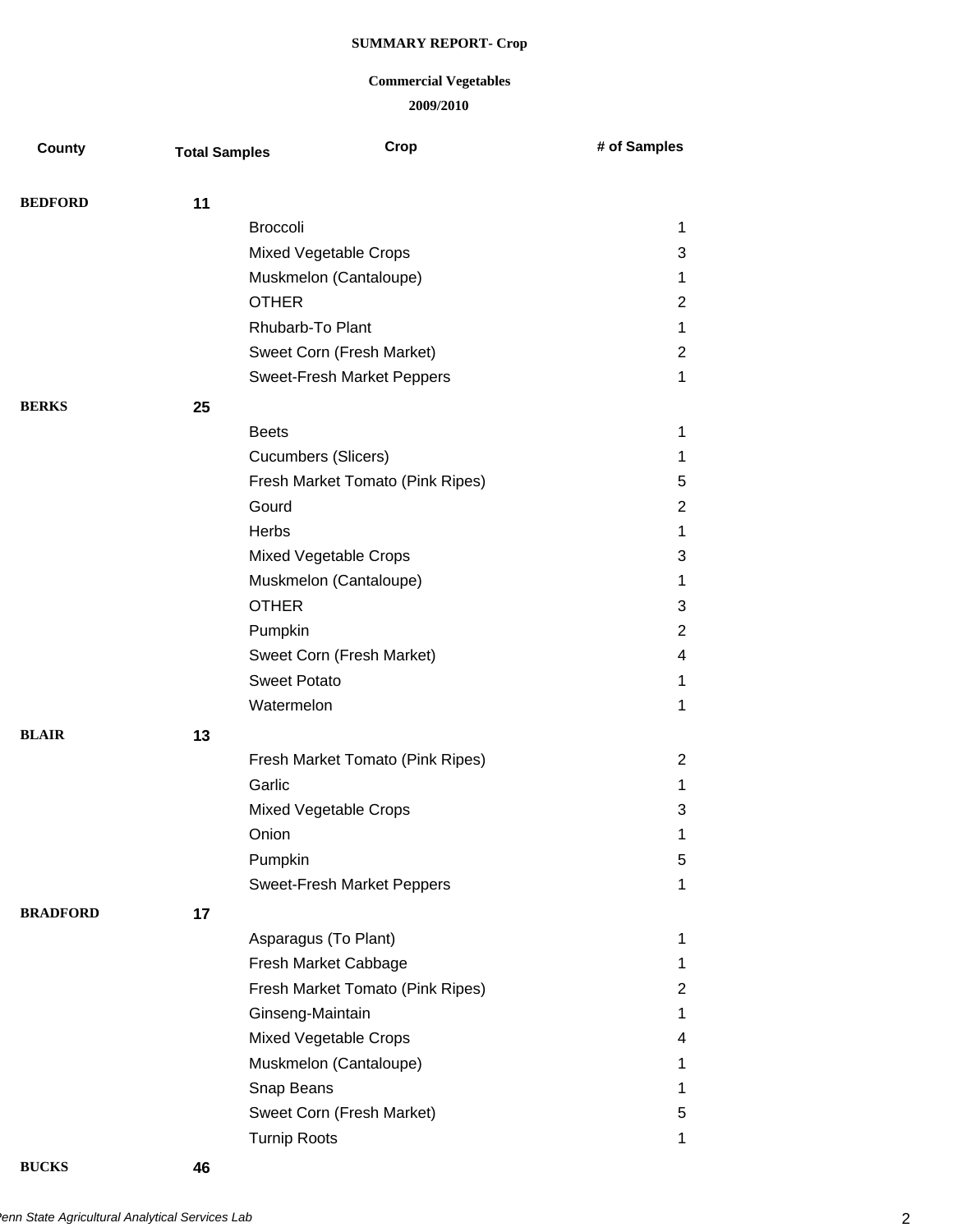| County         | <b>Total Samples</b> | Crop                              | # of Samples            |
|----------------|----------------------|-----------------------------------|-------------------------|
|                |                      | Asparagus (Maintain)              | 1                       |
|                |                      | Asparagus (To Plant)              | 1                       |
|                |                      | Chinese Cabbage                   | 1                       |
|                |                      | Fresh Market Tomato (Pink Ripes)  | 6                       |
|                |                      | Garlic                            | 1                       |
|                |                      | Lima Beans                        | 1                       |
|                |                      | Mixed Vegetable Crops             | 11                      |
|                |                      | Muskmelon (Cantaloupe)            | 1                       |
|                |                      | <b>OTHER</b>                      | 13                      |
|                |                      | Processing Tomato (Transplants)   | 1                       |
|                |                      | Pumpkin                           | 1                       |
|                |                      | Rhubarb-Maintain                  | $\overline{2}$          |
|                |                      | Sweet Corn (Fresh Market)         | 5                       |
|                |                      | Watermelon                        | 1                       |
| <b>BUTLER</b>  | 24                   |                                   |                         |
|                |                      | Asparagus (To Plant)              | 1                       |
|                |                      | Fresh Market Tomato (Pink Ripes)  | 3                       |
|                |                      | Garlic                            | 1                       |
|                |                      | Hot Peppers (Fresh Market)        | 1                       |
|                |                      | Mixed Vegetable Crops             | 6                       |
|                |                      | Onion                             | 6                       |
|                |                      | Pumpkin                           | 5                       |
|                |                      | <b>Sweet-Fresh Market Peppers</b> | 1                       |
| <b>CAMBRIA</b> | 10                   |                                   |                         |
|                |                      | Fresh Market Cabbage              | 1                       |
|                |                      | Hot Peppers (Fresh Market)        | 1                       |
|                |                      | <b>Mixed Vegetable Crops</b>      | 1                       |
|                |                      | <b>OTHER</b>                      | $\overline{2}$          |
|                |                      | Sweet Corn (Fresh Market)         | $\overline{\mathbf{4}}$ |
|                |                      | <b>Sweet-Fresh Market Peppers</b> | $\mathbf 1$             |
| <b>CAMERON</b> | 3                    |                                   |                         |
|                |                      | Pumpkin                           | $\overline{2}$          |
|                |                      | Sweet Corn (Fresh Market)         | 1                       |
| <b>CARBON</b>  | 12                   |                                   |                         |
|                |                      | Eggplant                          | 1                       |
|                |                      | Fresh Market Cabbage              | 5                       |
|                |                      | Fresh Market Tomato (Pink Ripes)  | $\mathbf{1}$            |
|                |                      | Ginseng-To Plant                  | 1                       |
|                |                      | Mixed Vegetable Crops             | 3                       |
|                |                      | <b>Turnip Roots</b>               | 1                       |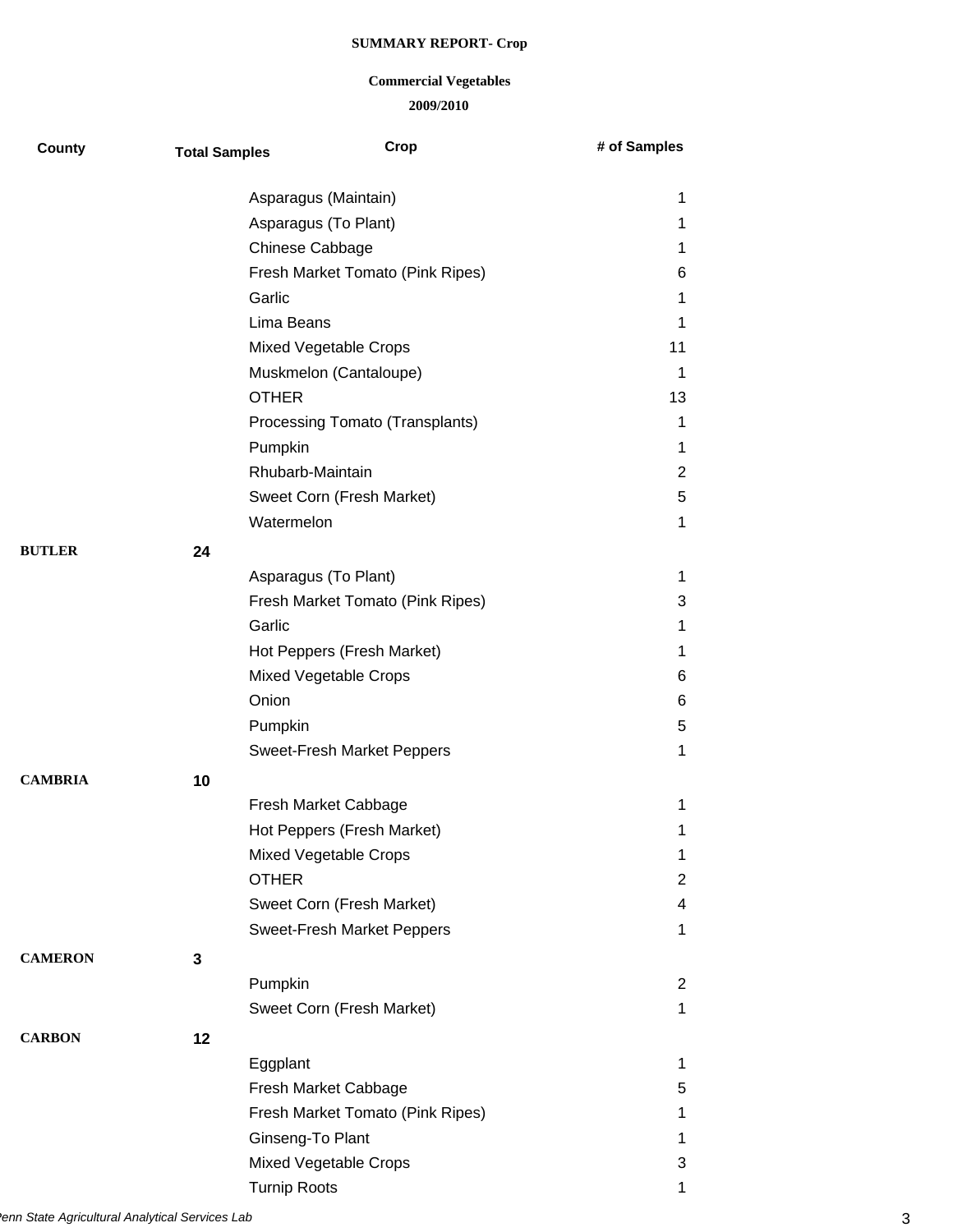| County            | <b>Total Samples</b> | Crop                             | # of Samples   |
|-------------------|----------------------|----------------------------------|----------------|
| <b>CENTRE</b>     | 451                  |                                  |                |
|                   |                      | Asparagus (To Plant)             | $\mathbf 1$    |
|                   |                      | Beans (Other Dry Types)          | 35             |
|                   |                      | <b>Beets</b>                     | 2              |
|                   |                      | <b>Broccoli</b>                  | $\mathbf{1}$   |
|                   |                      | <b>Cucumbers (Slicers)</b>       | 1              |
|                   |                      | Fresh Market Tomato (Pink Ripes) | $\overline{2}$ |
|                   |                      | Garlic                           | 3              |
|                   |                      | Herbs                            | 4              |
|                   |                      | Hot Peppers (Fresh Market)       | 3              |
|                   |                      | Leaf Lettuce                     | $\mathbf 1$    |
|                   |                      | Mixed Vegetable Crops            | 27             |
|                   |                      | Muskmelon (Cantaloupe)           | 45             |
|                   |                      | <b>OTHER</b>                     | 259            |
|                   |                      | Processing Tomato (Transplants)  | 6              |
|                   |                      | Pumpkin                          | $\sqrt{5}$     |
|                   |                      | Snap Beans                       | $\sqrt{5}$     |
|                   |                      | Sweet Corn (Fresh Market)        | 3              |
|                   |                      | Winter Squash (Fresh Market)     | 48             |
| <b>CHESTER</b>    | 25                   |                                  |                |
|                   |                      | Asparagus (Maintain)             | $\mathbf 1$    |
|                   |                      | Asparagus (To Plant)             | 1              |
|                   |                      | Fresh Market Tomato (Pink Ripes) | 3              |
|                   |                      | Herbs                            | 4              |
|                   |                      | Mixed Vegetable Crops            | 9              |
|                   |                      | <b>OTHER</b>                     | $\overline{2}$ |
|                   |                      | Sweet Corn (Fresh Market)        | 3              |
|                   |                      | <b>Turnip Roots</b>              | $\overline{2}$ |
| <b>CLARION</b>    | 54                   |                                  |                |
|                   |                      | Asparagus (Maintain)             | 1              |
|                   |                      | Ginseng-To Plant                 | 3              |
|                   |                      | Leek                             | $\mathbf 1$    |
|                   |                      | <b>OTHER</b>                     | 41             |
|                   |                      | Sweet Corn (Fresh Market)        | $\overline{7}$ |
|                   |                      | Sweet Corn (Processing)          | 1              |
| <b>CLEARFIELD</b> | 20                   |                                  |                |
|                   |                      | Asparagus (Maintain)             | $\mathbf 1$    |
|                   |                      | Fresh Market Cabbage             | $\mathbf 1$    |
|                   |                      | Fresh Market Tomato (Pink Ripes) | $\overline{2}$ |
|                   |                      | Hot Peppers (Fresh Market)       | 1              |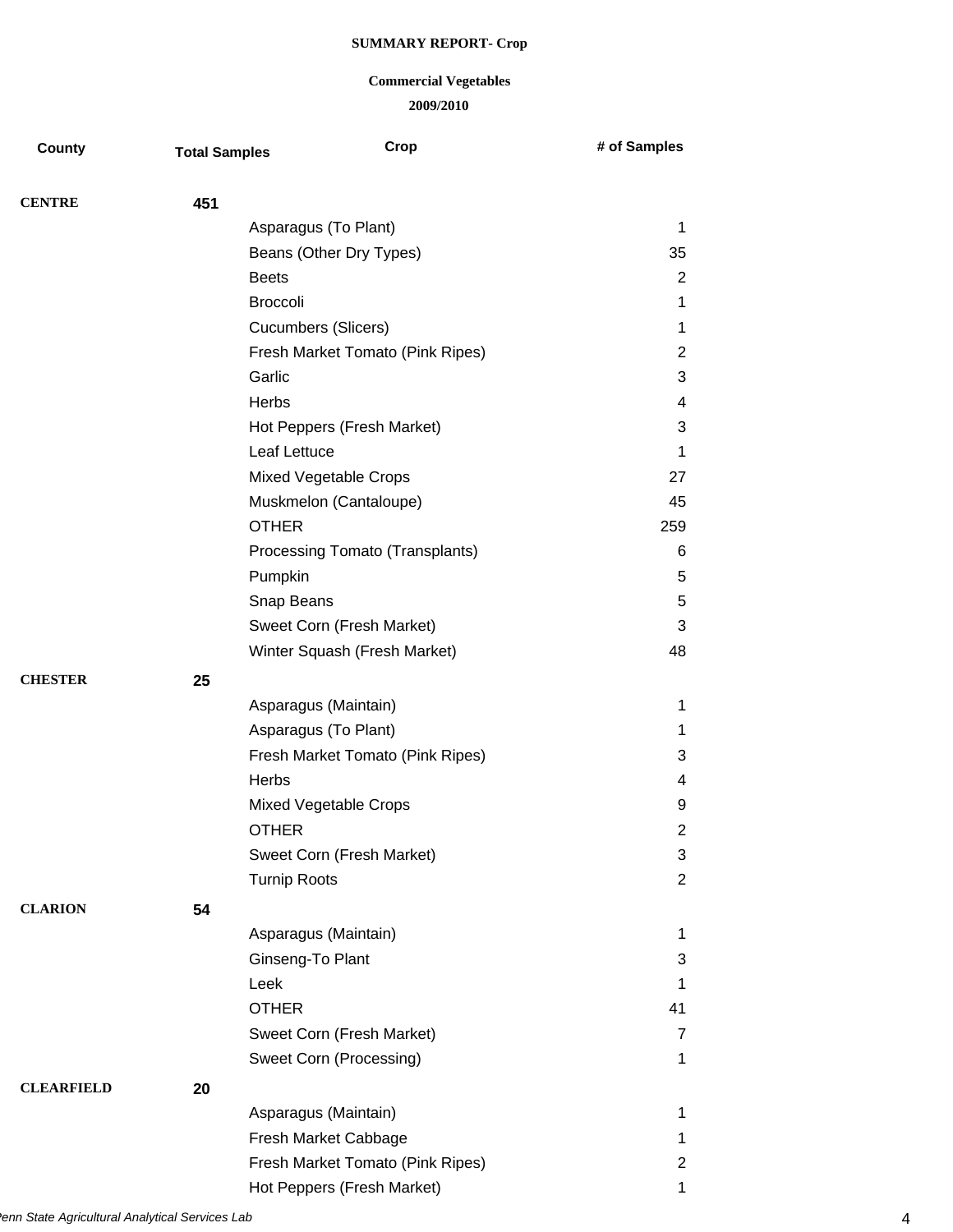# **Commercial Vegetables**

**2009/2010**

| County            | <b>Total Samples</b> | Crop                              | # of Samples   |
|-------------------|----------------------|-----------------------------------|----------------|
|                   |                      | Mixed Vegetable Crops             | $\overline{2}$ |
|                   |                      | Pumpkin                           | 5              |
|                   |                      | Sweet Corn (Fresh Market)         | 8              |
| <b>CLINTON</b>    | 13                   |                                   |                |
|                   |                      | <b>Mixed Vegetable Crops</b>      | 4              |
|                   |                      | Onion                             | 1              |
|                   |                      | <b>OTHER</b>                      | 1              |
|                   |                      | Pumpkin                           | 1              |
|                   |                      | Summer Squash                     | 1              |
|                   |                      | Sweet Corn (Fresh Market)         | 4              |
|                   |                      | <b>Sweet-Fresh Market Peppers</b> | 1              |
| <b>COLUMBIA</b>   | 26                   |                                   |                |
|                   |                      | Beans (Other Dry Types)           | 1              |
|                   |                      | Fresh Market Tomato (Pink Ripes)  | 2              |
|                   |                      | <b>Herbs</b>                      | 1              |
|                   |                      | Mixed Vegetable Crops             | 11             |
|                   |                      | Pumpkin                           | $\mathbf 1$    |
|                   |                      | Snap Beans                        | 8              |
|                   |                      | Sweet Corn (Fresh Market)         | $\overline{2}$ |
| <b>CRAWFORD</b>   | 75                   |                                   |                |
|                   |                      | Asparagus (To Plant)              | 1              |
|                   |                      | Cucumbers (Slicers)               | 1              |
|                   |                      | Fresh Market Tomato (Greenwraps)  | 1              |
|                   |                      | Fresh Market Tomato (Pink Ripes)  | 3              |
|                   |                      | <b>Mixed Vegetable Crops</b>      | $\overline{2}$ |
|                   |                      | Muskmelon (Cantaloupe)            | 1              |
|                   |                      | <b>OTHER</b>                      | 57             |
|                   |                      | Peas                              | 1              |
|                   |                      | Sweet Corn (Fresh Market)         | 7              |
|                   |                      | Winter Squash (Fresh Market)      | $\mathbf 1$    |
| <b>CUMBERLAND</b> | 12                   |                                   |                |
|                   |                      | Asparagus (Maintain)              | $\overline{2}$ |
|                   |                      | Asparagus (To Plant)              | 1              |
|                   |                      | Fresh Market Tomato (Pink Ripes)  | 1              |
|                   |                      | Gourd                             | $\overline{c}$ |
|                   |                      | Sweet Corn (Fresh Market)         | 5              |
|                   |                      | <b>Turnip Roots</b>               | 1              |
| <b>DAUPHIN</b>    | 46                   |                                   |                |
|                   |                      | Asparagus (Maintain)              | 3              |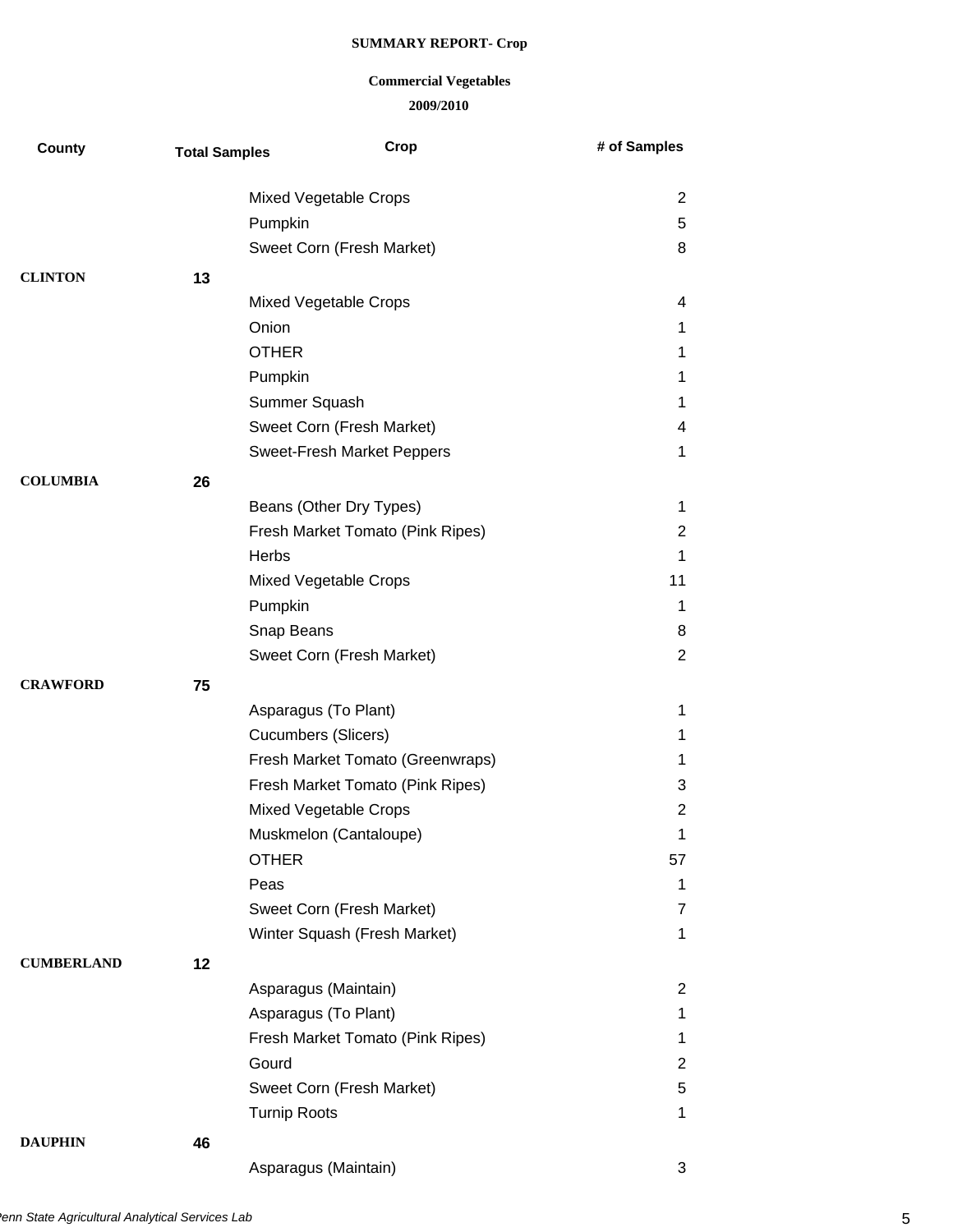| County          | <b>Total Samples</b> | Crop                              | # of Samples            |
|-----------------|----------------------|-----------------------------------|-------------------------|
|                 |                      | <b>Cucumbers (Slicers)</b>        | 1                       |
|                 |                      | Fresh Market Cabbage              | 3                       |
|                 |                      | Fresh Market Tomato (Pink Ripes)  | 3                       |
|                 |                      | Gourd                             | 1                       |
|                 |                      | <b>Mixed Vegetable Crops</b>      | $\overline{c}$          |
|                 |                      | Muskmelon (Cantaloupe)            | 3                       |
|                 |                      | Onion                             | 1                       |
|                 |                      | <b>OTHER</b>                      | $\overline{\mathbf{4}}$ |
|                 |                      | Pumpkin                           | 6                       |
|                 |                      | Snap Beans                        | $\mathbf 2$             |
|                 |                      | Summer Squash                     | $\mathbf{1}$            |
|                 |                      | Sweet Corn (Fresh Market)         | 12                      |
|                 |                      | <b>Sweet-Fresh Market Peppers</b> | $\mathbf 2$             |
|                 |                      | Watermelon                        | $\mathbf{2}$            |
| <b>DELAWARE</b> | 13                   |                                   |                         |
|                 |                      | Asparagus (Maintain)              | 1                       |
|                 |                      | Fresh Market Tomato (Pink Ripes)  | $\mathbf{2}$            |
|                 |                      | Mixed Vegetable Crops             | 6                       |
|                 |                      | Sweet Corn (Fresh Market)         | $\overline{\mathbf{4}}$ |
| ELK             | 13                   |                                   |                         |
|                 |                      | Ginseng-To Plant                  | 1                       |
|                 |                      | Mixed Vegetable Crops             | 3                       |
|                 |                      | Pumpkin                           | 3                       |
|                 |                      | Sweet Corn (Fresh Market)         | 6                       |
| ERIE            | 32                   |                                   |                         |
|                 |                      | Asparagus (Maintain)              | 3                       |
|                 |                      | <b>Beets</b>                      | 1                       |
|                 |                      | <b>Broccoli</b>                   | 1                       |
|                 |                      | Cauliflower                       | 1                       |
|                 |                      | Fresh Market Tomato (Pink Ripes)  | 1                       |
|                 |                      | Mixed Vegetable Crops             | 10                      |
|                 |                      | Pumpkin                           | 1                       |
|                 |                      | Radish                            | 1                       |
|                 |                      | Rhubarb-Maintain                  | 1                       |
|                 |                      | Squash, Winter-Processing         | 1                       |
|                 |                      | Sweet Corn (Fresh Market)         | 8                       |
|                 |                      | Watermelon                        | $\mathbf{1}$            |
|                 |                      | Winter Squash (Fresh Market)      | $\mathbf{2}$            |
| <b>FAYETTE</b>  | 12                   |                                   |                         |
|                 |                      | Fresh Market Cabbage              | 1                       |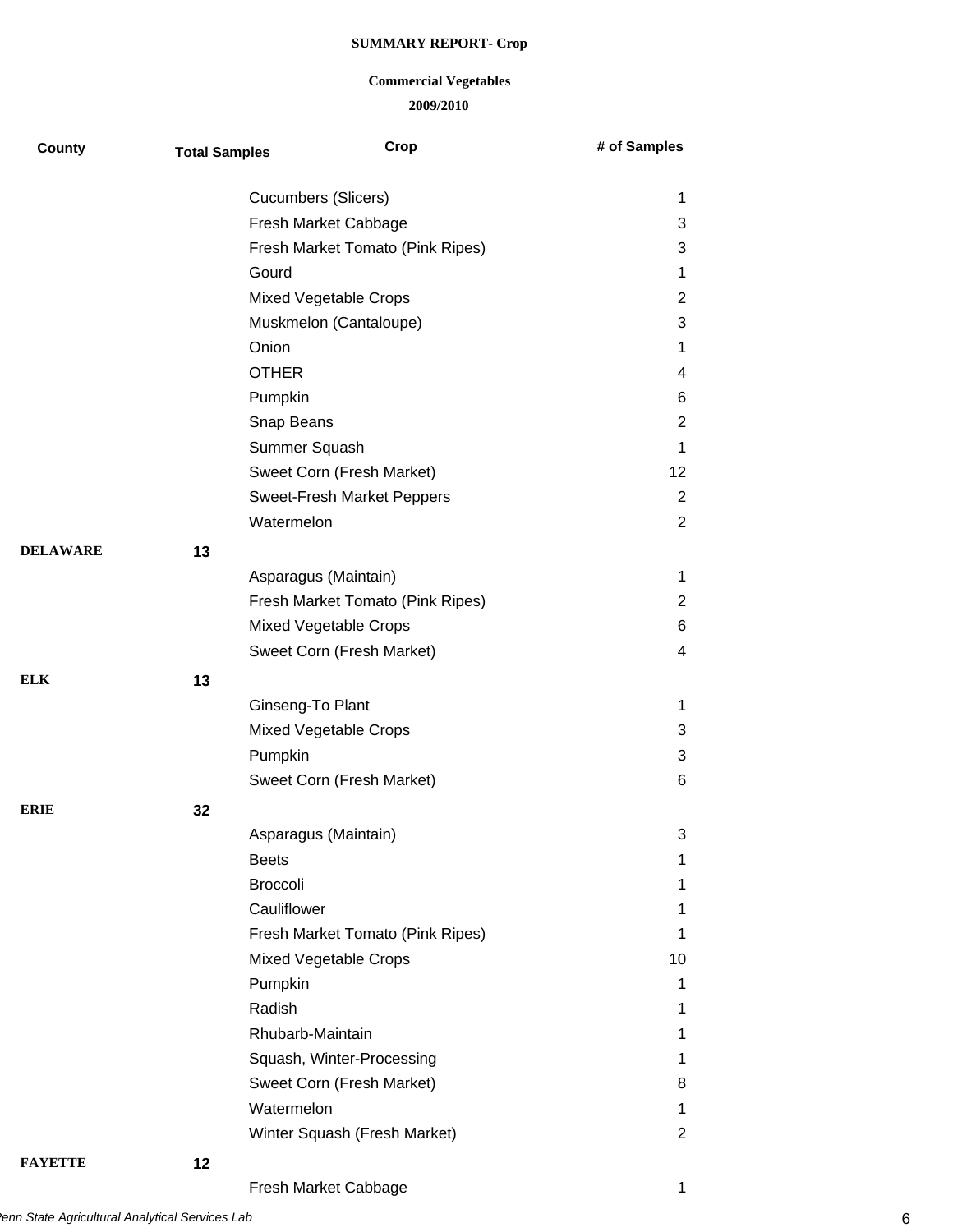| <b>County</b>     | <b>Total Samples</b> | Crop                             | # of Samples   |
|-------------------|----------------------|----------------------------------|----------------|
|                   |                      | Fresh Market Tomato (Pink Ripes) | 1              |
|                   |                      | Mixed Vegetable Crops            | 7              |
|                   |                      | Snap Beans                       | 1              |
|                   |                      | Sweet-Fresh Market Peppers       | $\overline{2}$ |
| <b>FOREST</b>     | 9                    |                                  |                |
|                   |                      | Asparagus (To Plant)             | 1              |
|                   |                      | Mixed Vegetable Crops            | 5              |
|                   |                      | Pumpkin                          | 1              |
|                   |                      | Sweet Corn (Fresh Market)        | 1              |
|                   |                      | <b>Turnip Roots</b>              | 1              |
| <b>FRANKLIN</b>   | 13                   |                                  |                |
|                   |                      | <b>Beets</b>                     | 1              |
|                   |                      | <b>Cucumbers (Slicers)</b>       | 1              |
|                   |                      | Hot Peppers (Fresh Market)       | 1              |
|                   |                      | Mixed Vegetable Crops            | 3              |
|                   |                      | Muskmelon (Cantaloupe)           | 1              |
|                   |                      | Sweet Corn (Fresh Market)        | 3              |
|                   |                      | Sweet-Fresh Market Peppers       | $\mathbf 1$    |
|                   |                      | Watermelon                       | $\overline{2}$ |
| <b>FULTON</b>     | 6                    |                                  |                |
|                   |                      | Fresh Market Tomato (Pink Ripes) | 1              |
|                   |                      | Mixed Vegetable Crops            | 3              |
|                   |                      | Pumpkin                          | $\overline{2}$ |
| <b>GREENE</b>     | 5                    |                                  |                |
|                   |                      | <b>Mixed Vegetable Crops</b>     | 1              |
|                   |                      | Processing Tomato (Transplants)  | 1              |
|                   |                      | Pumpkin                          | $\overline{c}$ |
|                   |                      | Sweet Corn (Fresh Market)        | 1              |
| <b>HUNTINGDON</b> | 19                   |                                  |                |
|                   |                      | Fresh Market Tomato (Pink Ripes) | 1              |
|                   |                      | <b>Mixed Vegetable Crops</b>     | 1              |
|                   |                      | <b>OTHER</b>                     | 16             |
|                   |                      | Sweet Corn (Fresh Market)        | $\mathbf 1$    |
| <b>INDIANA</b>    | 16                   |                                  |                |
|                   |                      | Asparagus (Maintain)             | 1              |
|                   |                      | Asparagus (To Plant)             | 1              |
|                   |                      | Fresh Market Cabbage             | 4              |
|                   |                      | Leaf Lettuce                     | 1              |
|                   |                      | Mixed Vegetable Crops            | 4              |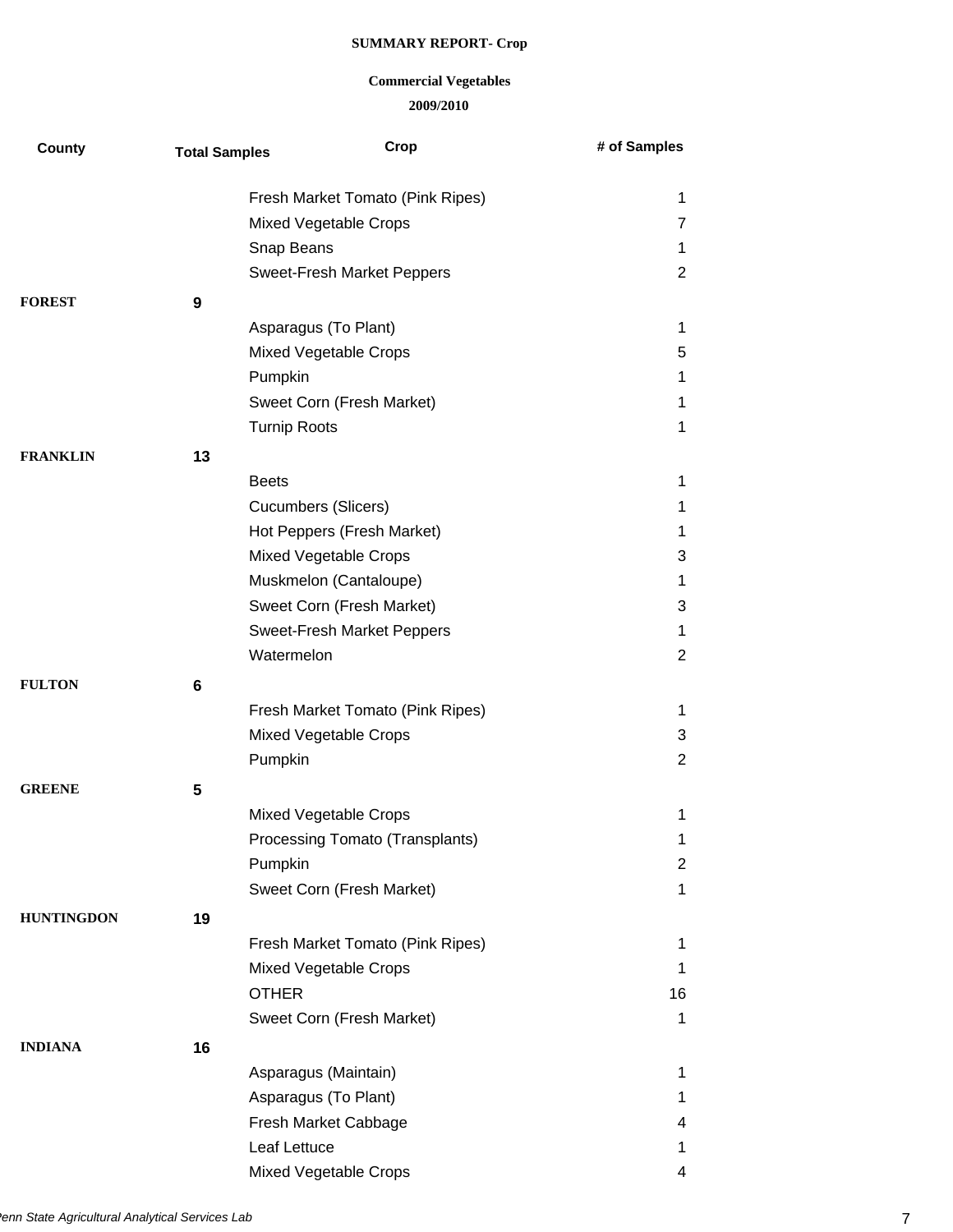| County            | <b>Total Samples</b> | Crop                             | # of Samples            |
|-------------------|----------------------|----------------------------------|-------------------------|
|                   |                      | Pumpkin                          | 1                       |
|                   |                      | Rhubarb-Maintain                 | 1                       |
|                   |                      | Sweet Corn (Fresh Market)        | $\overline{2}$          |
|                   |                      | Watermelon                       | 1                       |
| <b>JEFFERSON</b>  | 16                   |                                  |                         |
|                   |                      | Ginseng-To Plant                 | 1                       |
|                   |                      | Gourd                            | $\overline{2}$          |
|                   |                      | Mixed Vegetable Crops            | $\overline{\mathbf{4}}$ |
|                   |                      | Pumpkin                          | 6                       |
|                   |                      | Sweet Corn (Fresh Market)        | 3                       |
| <b>JUNIATA</b>    | 9                    |                                  |                         |
|                   |                      | <b>Broccoli</b>                  | $\mathbf 1$             |
|                   |                      | Fresh Market Tomato (Pink Ripes) | $\overline{2}$          |
|                   |                      | Mixed Vegetable Crops            | 1                       |
|                   |                      | <b>OTHER</b>                     | $\overline{2}$          |
|                   |                      | Peas                             | 1                       |
|                   |                      | Sweet Corn (Fresh Market)        | $\overline{2}$          |
| <b>LACKAWANNA</b> | 55                   |                                  |                         |
|                   |                      | Carrot                           | 1                       |
|                   |                      | Fresh Market Cabbage             | 1                       |
|                   |                      | Fresh Market Tomato (Greenwraps) | 27                      |
|                   |                      | Fresh Market Tomato (Pink Ripes) | 3                       |
|                   |                      | Garlic                           | 3                       |
|                   |                      | Mixed Vegetable Crops            | 8                       |
|                   |                      | Onion                            | 1                       |
|                   |                      | Peas                             | 1                       |
|                   |                      | Processing Tomato (Transplants)  | 1                       |
|                   |                      | Pumpkin                          | $\overline{2}$          |
|                   |                      | Sweet Corn (Fresh Market)        | 5                       |
|                   |                      | Sweet-Fresh Market Peppers       | $\overline{2}$          |
| <b>LANCASTER</b>  | 17                   |                                  |                         |
|                   |                      | Asparagus (To Plant)             | 1                       |
|                   |                      | Fresh Market Tomato (Pink Ripes) | $\overline{2}$          |
|                   |                      | Mixed Vegetable Crops            | 3                       |
|                   |                      | <b>OTHER</b>                     | 1                       |
|                   |                      | Peas                             | 1                       |
|                   |                      | Pumpkin                          | 1                       |
|                   |                      | Sweet Corn (Fresh Market)        | $\overline{\mathbf{4}}$ |
|                   |                      | Sweet Corn (Processing)          | $\overline{\mathbf{c}}$ |
|                   |                      | Sweet-Fresh Market Peppers       | 1                       |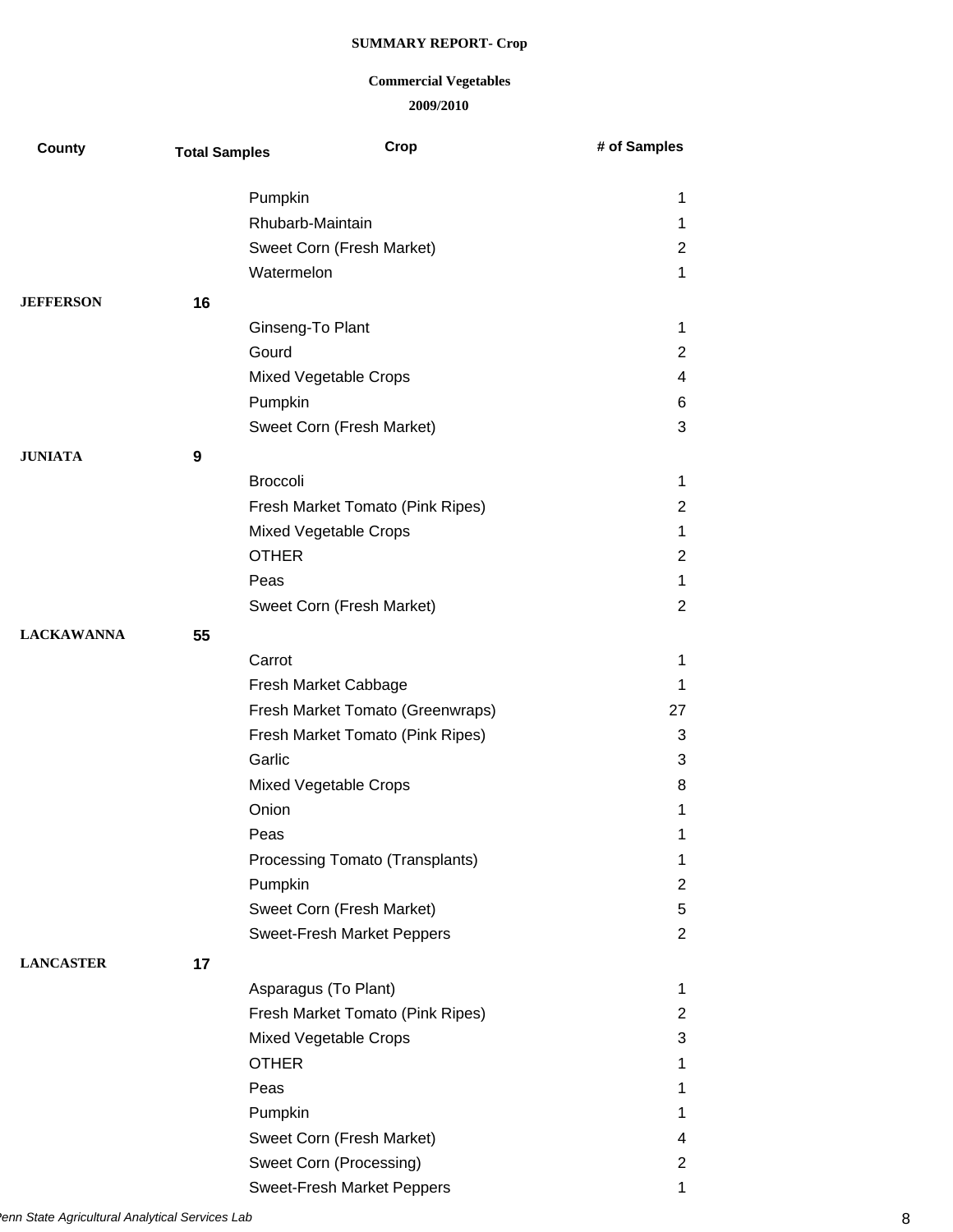| <b>County</b>   | <b>Total Samples</b> | Crop                             | # of Samples   |
|-----------------|----------------------|----------------------------------|----------------|
|                 |                      | <b>Turnip Roots</b>              | $\mathbf 1$    |
| <b>LAWRENCE</b> | 15                   |                                  |                |
|                 |                      | Asparagus (To Plant)             | 1              |
|                 |                      | <b>Cucumbers (Picklers)</b>      | $\mathbf{1}$   |
|                 |                      | Fresh Market Tomato (Pink Ripes) | $\overline{2}$ |
|                 |                      | Mixed Vegetable Crops            | 5              |
|                 |                      | Muskmelon (Cantaloupe)           | 1              |
|                 |                      | Pumpkin                          | $\overline{c}$ |
|                 |                      | Sweet Corn (Fresh Market)        | 3              |
| <b>LEBANON</b>  | 17                   |                                  |                |
|                 |                      | Asparagus (Maintain)             | $\mathbf 1$    |
|                 |                      | Asparagus (To Plant)             | 1              |
|                 |                      | Fresh Market Tomato (Pink Ripes) | 3              |
|                 |                      | Onion                            | $\overline{c}$ |
|                 |                      | Sweet Corn (Fresh Market)        | $\overline{7}$ |
|                 |                      | Sweet-Fresh Market Peppers       | $\overline{2}$ |
|                 |                      | <b>Turnip Roots</b>              | $\mathbf 1$    |
| <b>LEHIGH</b>   | 27                   |                                  |                |
|                 |                      | Asparagus (To Plant)             | 1              |
|                 |                      | Beans (Other Dry Types)          | 1              |
|                 |                      | <b>Beets</b>                     | 2              |
|                 |                      | <b>Broccoli</b>                  | 1              |
|                 |                      | Fresh Market Cabbage             | 1              |
|                 |                      | Fresh Market Tomato (Pink Ripes) | 3              |
|                 |                      | Hot Peppers (Fresh Market)       | 1              |
|                 |                      | Mixed Vegetable Crops            | 6              |
|                 |                      | Muskmelon (Cantaloupe)           | 1              |
|                 |                      | Processing Tomato (Transplants)  | $\mathbf 1$    |
|                 |                      | Pumpkin                          | $\overline{2}$ |
|                 |                      | Sweet Corn (Fresh Market)        | 4              |
|                 |                      | <b>Turnip Roots</b>              | $\overline{2}$ |
|                 |                      | Winter Squash (Fresh Market)     | $\mathbf{1}$   |
| <b>LUZERNE</b>  | 32                   |                                  |                |
|                 |                      | <b>Cucumbers (Slicers)</b>       | 1              |
|                 |                      | Eggplant                         | 1              |
|                 |                      | Fresh Market Cabbage             | $\mathbf{1}$   |
|                 |                      | Fresh Market Tomato (Pink Ripes) | 8              |
|                 |                      | Mixed Vegetable Crops            | 9              |
|                 |                      | <b>OTHER</b>                     | $\mathbf 1$    |
|                 |                      | Processing Tomato (Transplants)  | 1              |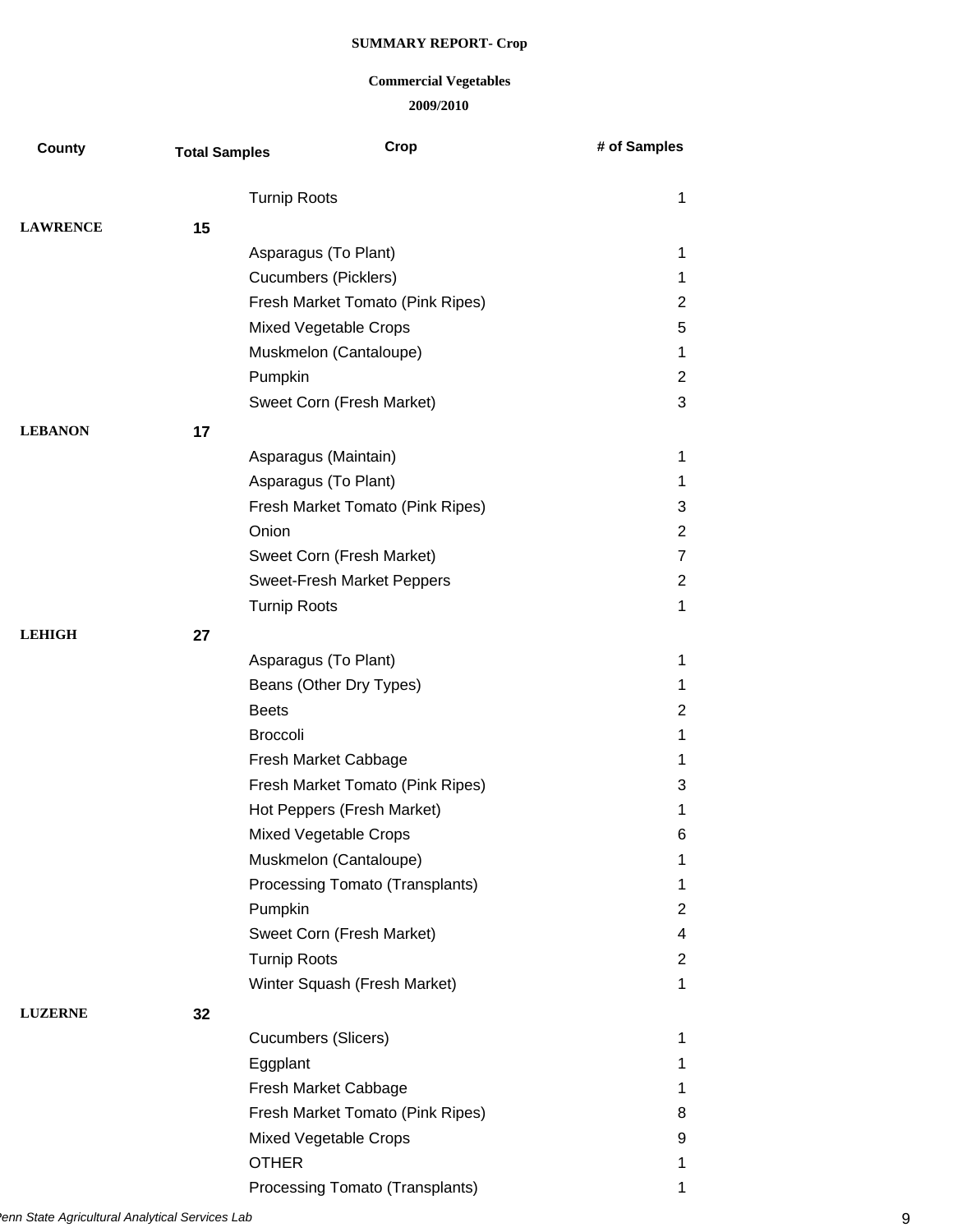| <b>County</b>     | <b>Total Samples</b> | Crop                              | # of Samples   |
|-------------------|----------------------|-----------------------------------|----------------|
|                   |                      | Pumpkin                           | $\overline{2}$ |
|                   |                      | Snap Beans                        | 3              |
|                   |                      | Sweet Corn (Fresh Market)         | 4              |
|                   |                      | <b>Sweet-Fresh Market Peppers</b> | 1              |
| <b>LYCOMING</b>   | 13                   |                                   |                |
|                   |                      | <b>Mixed Vegetable Crops</b>      | 4              |
|                   |                      | Pumpkin                           | $\overline{2}$ |
|                   |                      | Sweet Corn (Fresh Market)         | 6              |
|                   |                      | <b>Turnip Roots</b>               | 1              |
| <b>MCKEAN</b>     | 13                   |                                   |                |
|                   |                      | Beans (Other Dry Types)           | $\overline{2}$ |
|                   |                      | <b>Broccoli</b>                   | 1              |
|                   |                      | Carrot                            | 1              |
|                   |                      | Mixed Vegetable Crops             | 6              |
|                   |                      | Pumpkin                           | $\mathbf 1$    |
|                   |                      | Sweet Corn (Fresh Market)         | $\overline{2}$ |
| <b>MERCER</b>     | 30                   |                                   |                |
|                   |                      | <b>Broccoli</b>                   | 1              |
|                   |                      | <b>Cucumbers (Slicers)</b>        | 3              |
|                   |                      | Fresh Market Cabbage              | $\overline{2}$ |
|                   |                      | Fresh Market Tomato (Pink Ripes)  | 3              |
|                   |                      | Garlic                            | 1              |
|                   |                      | Gourd                             | 1              |
|                   |                      | Mixed Vegetable Crops             | 5              |
|                   |                      | Onion                             | 1              |
|                   |                      | Pumpkin                           | 3              |
|                   |                      | Sweet Corn (Fresh Market)         | 6              |
|                   |                      | <b>Sweet-Fresh Market Peppers</b> | $\overline{2}$ |
|                   |                      | Watermelon                        | $\overline{2}$ |
| <b>MONROE</b>     | 20                   |                                   |                |
|                   |                      | Asparagus (To Plant)              | 1              |
|                   |                      | Garlic                            | 1              |
|                   |                      | <b>Mixed Vegetable Crops</b>      | 11             |
|                   |                      | Pumpkin                           | 4              |
|                   |                      | Sweet Corn (Fresh Market)         | $\overline{c}$ |
|                   |                      | Winter Squash (Fresh Market)      | $\mathbf 1$    |
| <b>MONTGOMERY</b> | 51                   |                                   |                |
|                   |                      | Asparagus (Maintain)              | $\mathbf{1}$   |
|                   |                      | Cucumbers (Slicers)               | 1              |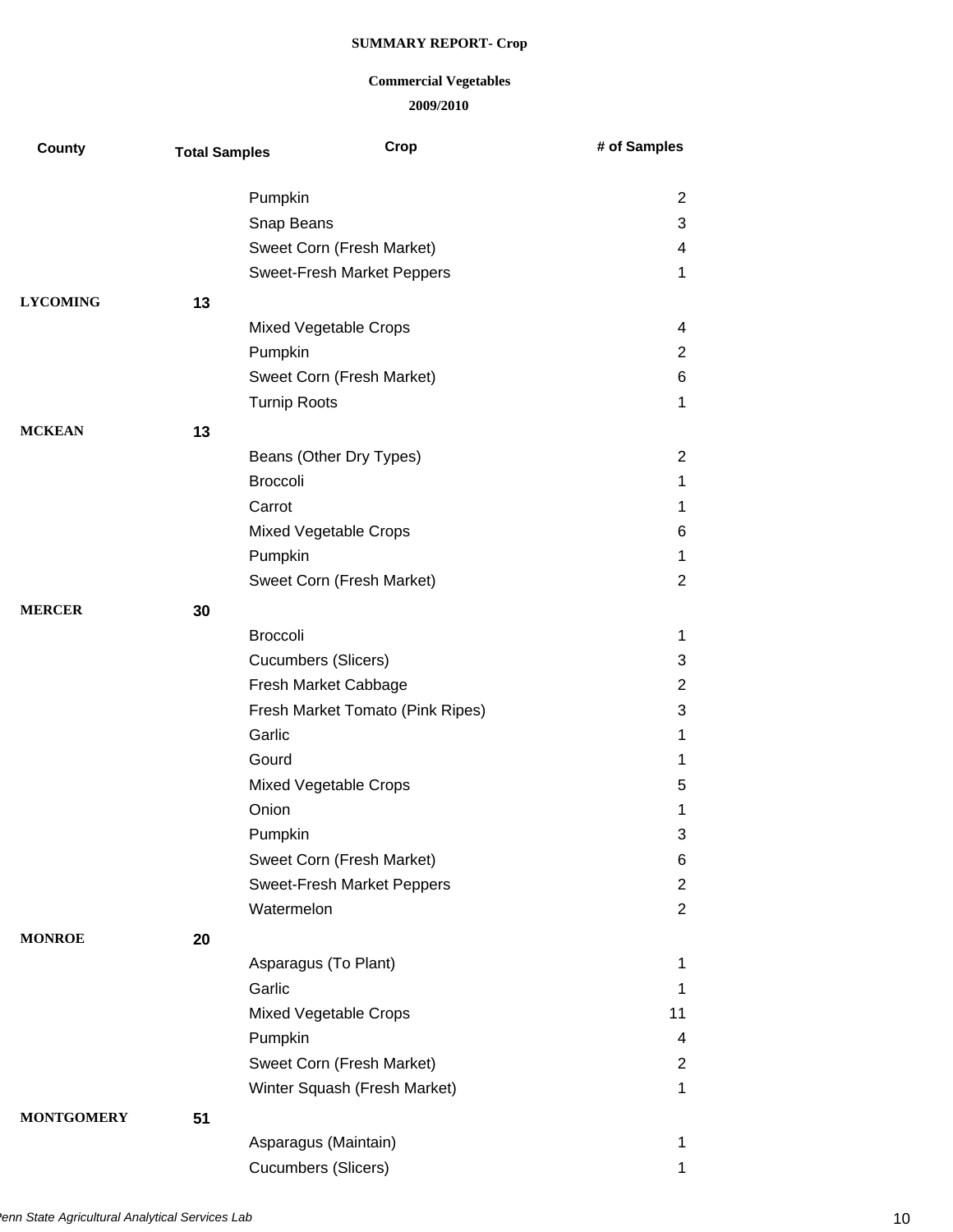| County                | <b>Total Samples</b> | Crop                              | # of Samples   |
|-----------------------|----------------------|-----------------------------------|----------------|
|                       |                      | Fresh Market Tomato (Pink Ripes)  | 7              |
|                       |                      | Leek                              | 1              |
|                       |                      | Lima Beans                        | 1              |
|                       |                      | Mixed Vegetable Crops             | 26             |
|                       |                      | Onion                             | 1              |
|                       |                      | <b>OTHER</b>                      | $\overline{2}$ |
|                       |                      | Processing Tomato (Transplants)   | $\mathbf 1$    |
|                       |                      | Pumpkin                           | $\overline{2}$ |
|                       |                      | Spinach                           | 1              |
|                       |                      | Sweet Corn (Fresh Market)         | 6              |
|                       |                      | <b>Sweet-Fresh Market Peppers</b> | 1              |
| <b>MONTOUR</b>        | 10                   |                                   |                |
|                       |                      | Asparagus (Maintain)              | 1              |
|                       |                      | <b>Cucumbers (Picklers)</b>       | 1              |
|                       |                      | Mixed Vegetable Crops             | $\overline{2}$ |
|                       |                      | Pumpkin                           | $\overline{2}$ |
|                       |                      | Sweet Corn (Fresh Market)         | 4              |
| <b>NORTHAMPTON</b>    | 36                   |                                   |                |
|                       |                      | Asparagus (To Plant)              | 1              |
|                       |                      | <b>Beets</b>                      | 1              |
|                       |                      | <b>Broccoli</b>                   | 1              |
|                       |                      | Carrot                            | 1              |
|                       |                      | Fresh Market Tomato (Pink Ripes)  | 4              |
|                       |                      | Garlic                            | $\overline{2}$ |
|                       |                      | <b>Mixed Vegetable Crops</b>      | 10             |
|                       |                      | Muskmelon (Cantaloupe)            | 1              |
|                       |                      | Onion                             | 1              |
|                       |                      | <b>OTHER</b>                      | 1              |
|                       |                      | Pumpkin                           | 5              |
|                       |                      | Sweet Corn (Fresh Market)         | 6              |
|                       |                      | <b>Sweet Potato</b>               | 1              |
|                       |                      | <b>Sweet-Fresh Market Peppers</b> | 1              |
| <b>NORTHUMBERLAND</b> | 29                   |                                   |                |
|                       |                      | Cucumbers (Slicers)               | 1              |
|                       |                      | Fresh Market Tomato (Pink Ripes)  | $\overline{c}$ |
|                       |                      | Muskmelon (Cantaloupe)            | 1              |
|                       |                      | <b>OTHER</b>                      | 1              |
|                       |                      | Pumpkin                           | 1              |
|                       |                      | Snap Beans                        | 17             |
|                       |                      | Sweet Corn (Fresh Market)         | 6              |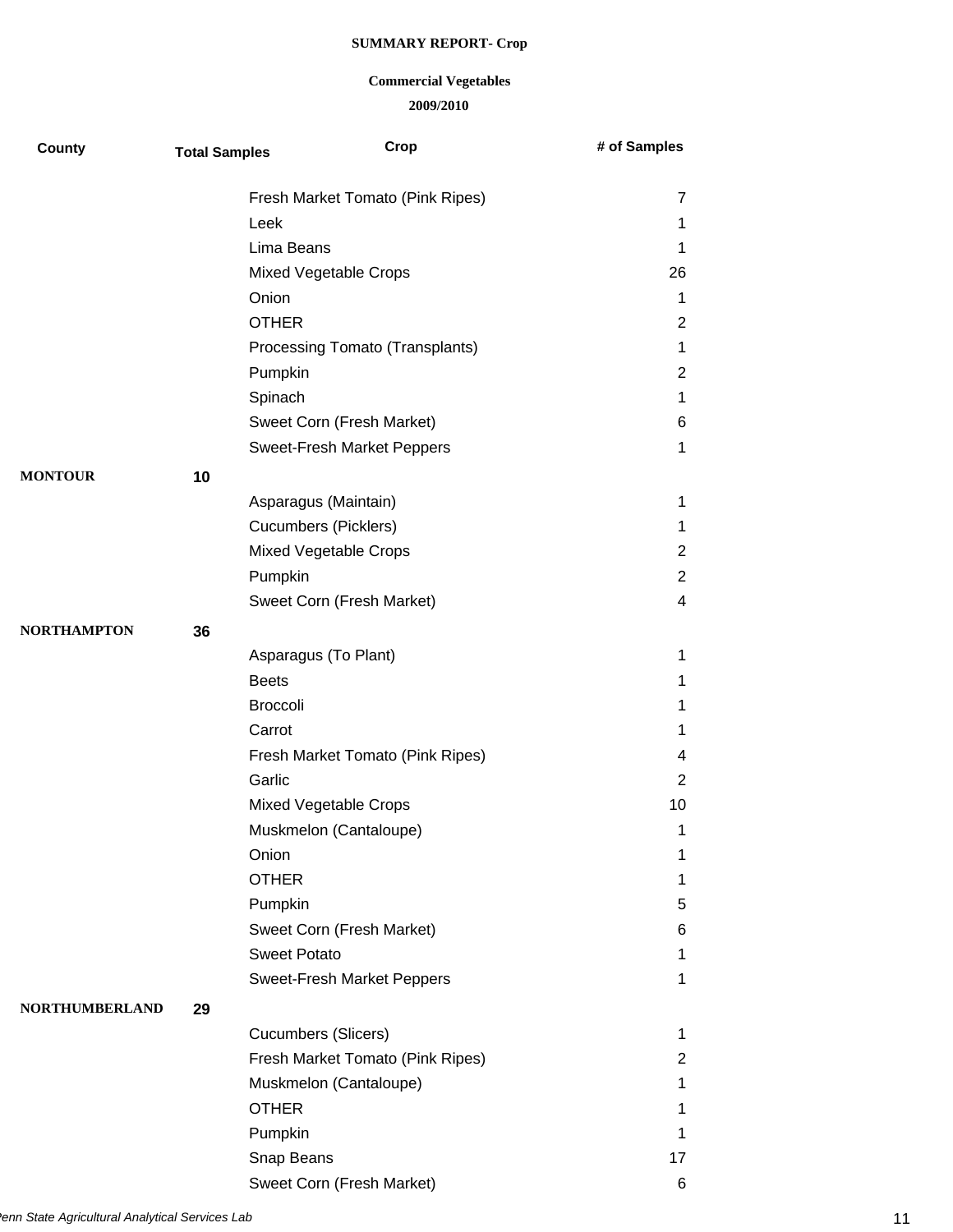| County              | <b>Total Samples</b> | Crop                             | # of Samples   |
|---------------------|----------------------|----------------------------------|----------------|
| <b>PERRY</b>        | 26                   |                                  |                |
|                     |                      | Asparagus (Maintain)             | $\mathbf 1$    |
|                     |                      | Fresh Market Tomato (Pink Ripes) | $\overline{c}$ |
|                     |                      | Ginseng-To Plant                 | $\overline{2}$ |
|                     |                      | Mixed Vegetable Crops            | 8              |
|                     |                      | Pumpkin                          | $\overline{c}$ |
|                     |                      | Snap Beans                       | 1              |
|                     |                      | Summer Squash                    | $\mathbf 1$    |
|                     |                      | Sweet Corn (Fresh Market)        | 8              |
|                     |                      | Winter Squash (Fresh Market)     | 1              |
| <b>PHILADELPHIA</b> | 14                   |                                  |                |
|                     |                      | <b>Head Lettuce</b>              | 1              |
|                     |                      | Leaf Lettuce                     | 1              |
|                     |                      | Mixed Vegetable Crops            | 10             |
|                     |                      | <b>OTHER</b>                     | 1              |
|                     |                      | Pumpkin                          | 1              |
| <b>PIKE</b>         | 1                    |                                  |                |
|                     |                      | <b>Mixed Vegetable Crops</b>     | $\mathbf{1}$   |
| <b>POTTER</b>       | 6                    |                                  |                |
|                     |                      | Asparagus (Maintain)             | 1              |
|                     |                      | Fresh Market Tomato (Pink Ripes) | 1              |
|                     |                      | Garlic                           | 1              |
|                     |                      | <b>OTHER</b>                     | 1              |
|                     |                      | Snap Beans                       | 1              |
|                     |                      | Sweet Corn (Fresh Market)        | $\mathbf 1$    |
| <b>SCHUYLKILL</b>   | 23                   |                                  |                |
|                     |                      | Asparagus (To Plant)             | 1              |
|                     |                      | Chinese Cabbage                  | $\mathbf 1$    |
|                     |                      | <b>Cucumbers (Slicers)</b>       | $\overline{2}$ |
|                     |                      | Fresh Market Cabbage             | 1              |
|                     |                      | Fresh Market Tomato (Pink Ripes) | 1              |
|                     |                      | Ginseng-Maintain                 | $\mathbf 1$    |
|                     |                      | Hot Peppers (Fresh Market)       | 4              |
|                     |                      | Mixed Vegetable Crops            | 4              |
|                     |                      | Popcorn                          | $\mathbf 1$    |
|                     |                      | Processing Tomato (Transplants)  | 1              |
|                     |                      | Pumpkin                          | 1              |
|                     |                      | Sweet Corn (Fresh Market)        | 4              |
|                     |                      | Sweet-Fresh Market Peppers       | 1              |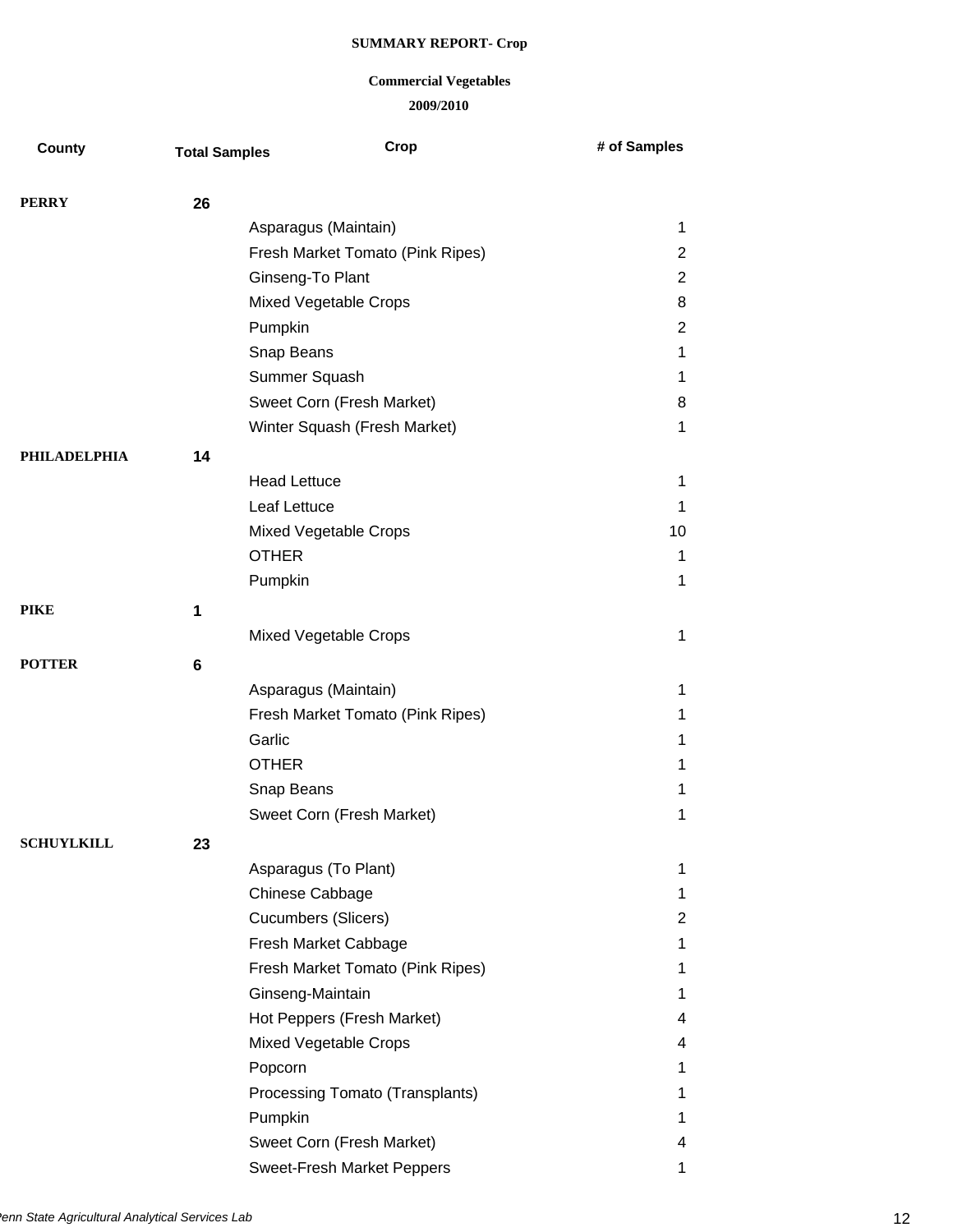| County             | <b>Total Samples</b> | Crop                             | # of Samples   |
|--------------------|----------------------|----------------------------------|----------------|
|                    |                      |                                  |                |
| <b>SNYDER</b>      | 14                   |                                  |                |
|                    |                      | Asparagus (Maintain)             | $\mathbf 1$    |
|                    |                      | <b>Cucumbers (Picklers)</b>      | 4              |
|                    |                      | Fresh Market Tomato (Pink Ripes) | $\overline{2}$ |
|                    |                      | Mixed Vegetable Crops            | 1              |
|                    |                      | Muskmelon (Cantaloupe)           | $\mathbf 1$    |
|                    |                      | Peas                             | 1              |
|                    |                      | Pumpkin                          | $\overline{c}$ |
|                    |                      | Sweet Corn (Fresh Market)        | $\mathbf 1$    |
|                    |                      | Sweet Corn (Processing)          | 1              |
| <b>SOMERSET</b>    | 26                   |                                  |                |
|                    |                      | Asparagus (Maintain)             | 4              |
|                    |                      | Asparagus (To Plant)             | 1              |
|                    |                      | Fresh Market Tomato (Pink Ripes) | 5              |
|                    |                      | <b>Mixed Vegetable Crops</b>     | $\overline{7}$ |
|                    |                      | Onion                            | $\mathbf 1$    |
|                    |                      | Sweet Corn (Fresh Market)        | 8              |
| <b>SULLIVAN</b>    | 1                    |                                  |                |
|                    |                      | Sweet Corn (Fresh Market)        | $\mathbf 1$    |
| <b>SUSQUEHANNA</b> | 36                   |                                  |                |
|                    |                      | Asparagus (Maintain)             | 1              |
|                    |                      | Asparagus (To Plant)             | $\mathbf 1$    |
|                    |                      | Cucumbers (Slicers)              | $\mathbf 1$    |
|                    |                      | Fresh Market Tomato (Pink Ripes) | 1              |
|                    |                      | Mixed Vegetable Crops            | 14             |
|                    |                      | Pumpkin                          | 3              |
|                    |                      | Sweet Corn (Fresh Market)        | 13             |
|                    |                      | <b>Sweet Potato</b>              | 1              |
|                    |                      | Watermelon                       | 1              |
| <b>TIOGA</b>       | 3                    |                                  |                |
|                    |                      | Fresh Market Tomato (Pink Ripes) | 1              |
|                    |                      | <b>Mixed Vegetable Crops</b>     | $\overline{2}$ |
| <b>UNION</b>       | 6                    |                                  |                |
|                    |                      | Asparagus (Maintain)             | $\mathbf 1$    |
|                    |                      | Fresh Market Tomato (Pink Ripes) | $\overline{2}$ |
|                    |                      | Mixed Vegetable Crops            | $\overline{2}$ |
|                    |                      | Pumpkin                          | 1              |
| <b>VENANGO</b>     | 7                    |                                  |                |
|                    |                      | Garlic                           | 1              |
|                    |                      |                                  |                |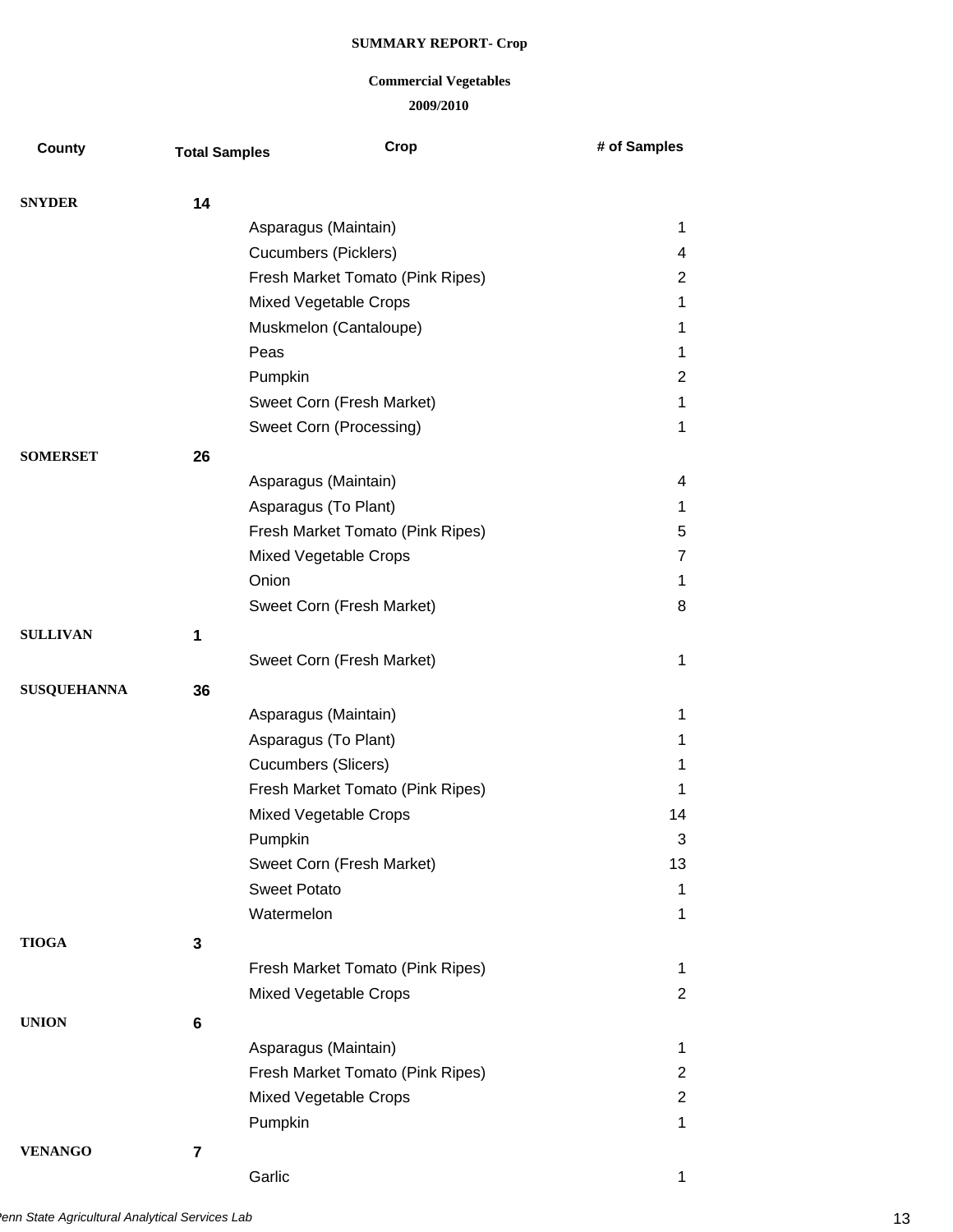| County              | <b>Total Samples</b> | Crop                             | # of Samples   |
|---------------------|----------------------|----------------------------------|----------------|
|                     |                      |                                  |                |
|                     |                      | Mixed Vegetable Crops            | 3              |
|                     |                      | Sweet Corn (Fresh Market)        | 3              |
| <b>WARREN</b>       | 11                   |                                  |                |
|                     |                      | Asparagus (Maintain)             | 1              |
|                     |                      | Fresh Market Cabbage             | 1              |
|                     |                      | Fresh Market Tomato (Pink Ripes) | 1              |
|                     |                      | Mixed Vegetable Crops            | 1              |
|                     |                      | Pumpkin                          | 1              |
|                     |                      | Sweet Corn (Fresh Market)        | $\overline{2}$ |
|                     |                      | Sweet-Fresh Market Peppers       | 4              |
| <b>WASHINGTON</b>   | 45                   |                                  |                |
|                     |                      | Asparagus (Maintain)             | $\overline{2}$ |
|                     |                      | Asparagus (To Plant)             | 1              |
|                     |                      | <b>Broccoli</b>                  | 1              |
|                     |                      | Fresh Market Tomato (Pink Ripes) | 10             |
|                     |                      | Garlic                           | 1              |
|                     |                      | Herbs                            | 1              |
|                     |                      | Mixed Vegetable Crops            | 4              |
|                     |                      | Muskmelon (Cantaloupe)           | 1              |
|                     |                      | Onion                            | 1              |
|                     |                      | <b>OTHER</b>                     | 6              |
|                     |                      | Peas                             | 1              |
|                     |                      | Pumpkin                          | 1              |
|                     |                      | Summer Squash                    | 1              |
|                     |                      | Sweet Corn (Fresh Market)        | 13             |
|                     |                      | Winter Squash (Fresh Market)     | 1              |
| <b>WAYNE</b>        | 8                    |                                  |                |
|                     |                      | Celery                           | 1              |
|                     |                      | Fresh Market Tomato (Pink Ripes) | 1              |
|                     |                      | <b>Mixed Vegetable Crops</b>     | $\overline{2}$ |
|                     |                      | Pumpkin                          | 1              |
|                     |                      | Sweet Corn (Fresh Market)        | 3              |
| <b>WESTMORELAND</b> | 49                   |                                  |                |
|                     |                      | Asparagus (Maintain)             | 2              |
|                     |                      | Asparagus (To Plant)             | 1              |
|                     |                      | <b>Beets</b>                     | 1              |
|                     |                      | Cucumbers (Slicers)              | 1              |
|                     |                      | Fresh Market Tomato (Pink Ripes) | 6              |
|                     |                      | Herbs                            | 1              |
|                     |                      | Mixed Vegetable Crops            | 12             |